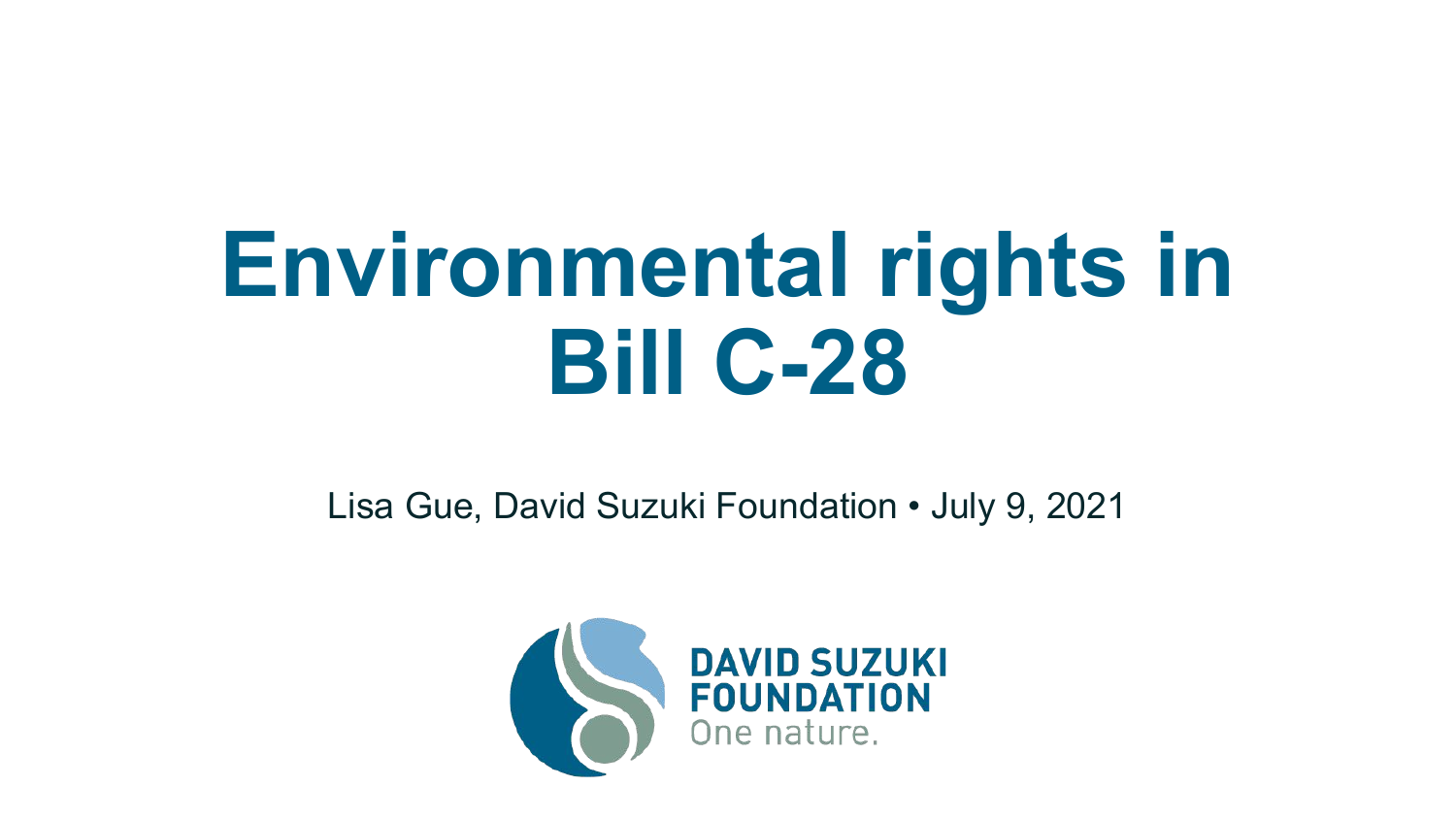# **Status of Bill C-28**

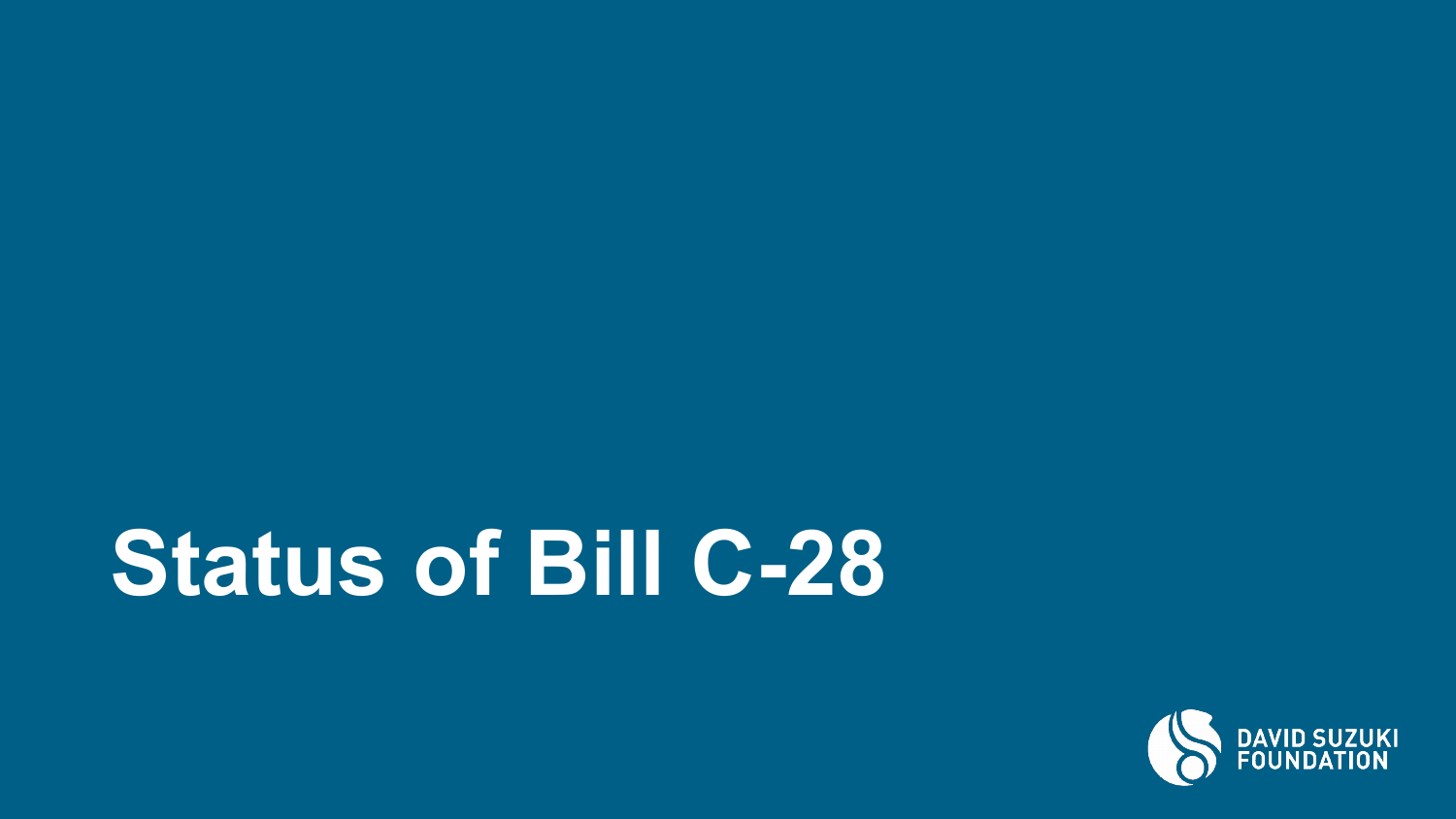#### **Introduced at last… then stalled!**

- 2016-17 House of Commons environment committee [review](http://www.ourcommons.ca/DocumentViewer/en/42-1/ENVI/report-8) of CEPA; government [response](http://www.ourcommons.ca/content/Committee/421/ENVI/GovResponse/RP9148698/421_ENVI_Rpt08_GR/421_ENVI_Rpt08_GR-e.pdf) and [follow-up report \(](https://www.canada.ca/en/environment-climate-change/services/canadian-environmental-protection-act-registry/review/standing-committee-report-cepa-2018.html)2018) committing to legislative amendments.
- **• April 13, 2021 [Bill C-28](https://parl.ca/DocumentViewer/en/43-2/bill/C-28/first-reading) introduced in the House of Commons.**
- Parliament now adjourned until September 20, 2021.

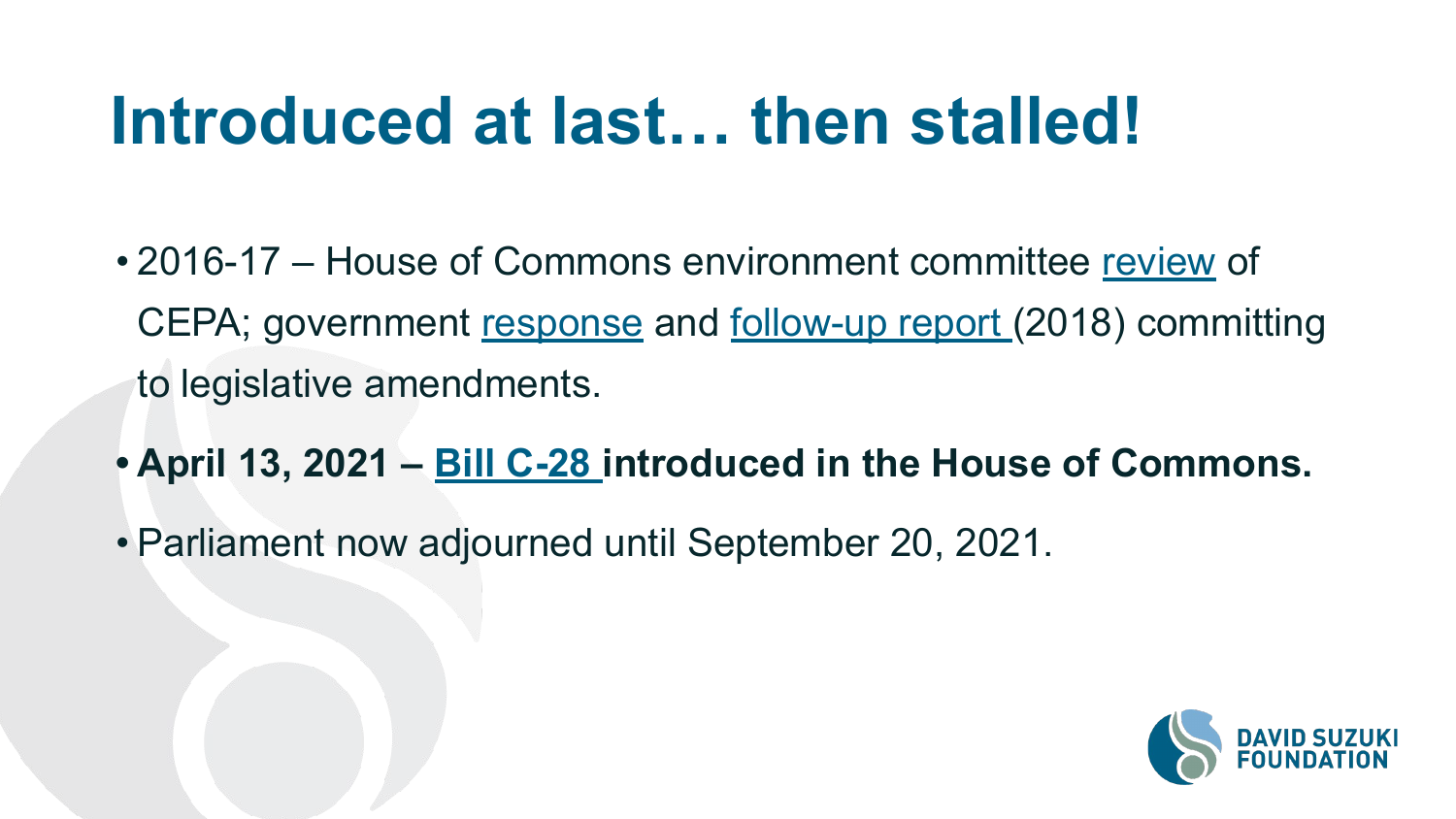

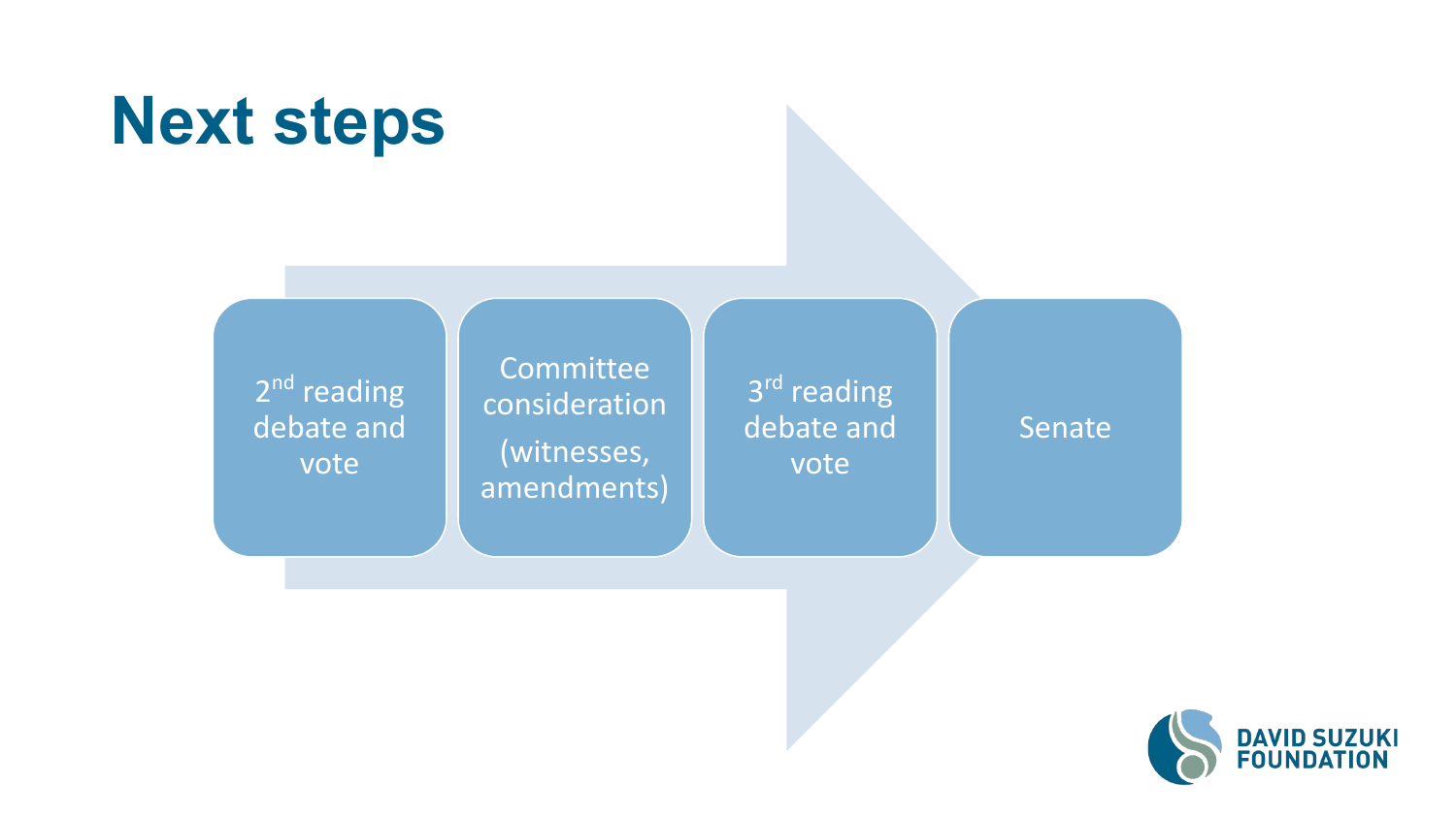#### **Election?**

- •All bills "die on the order paper" upon dissolution of Parliament.
- •Next government could reintroduce Bill C-28, with or without changes.

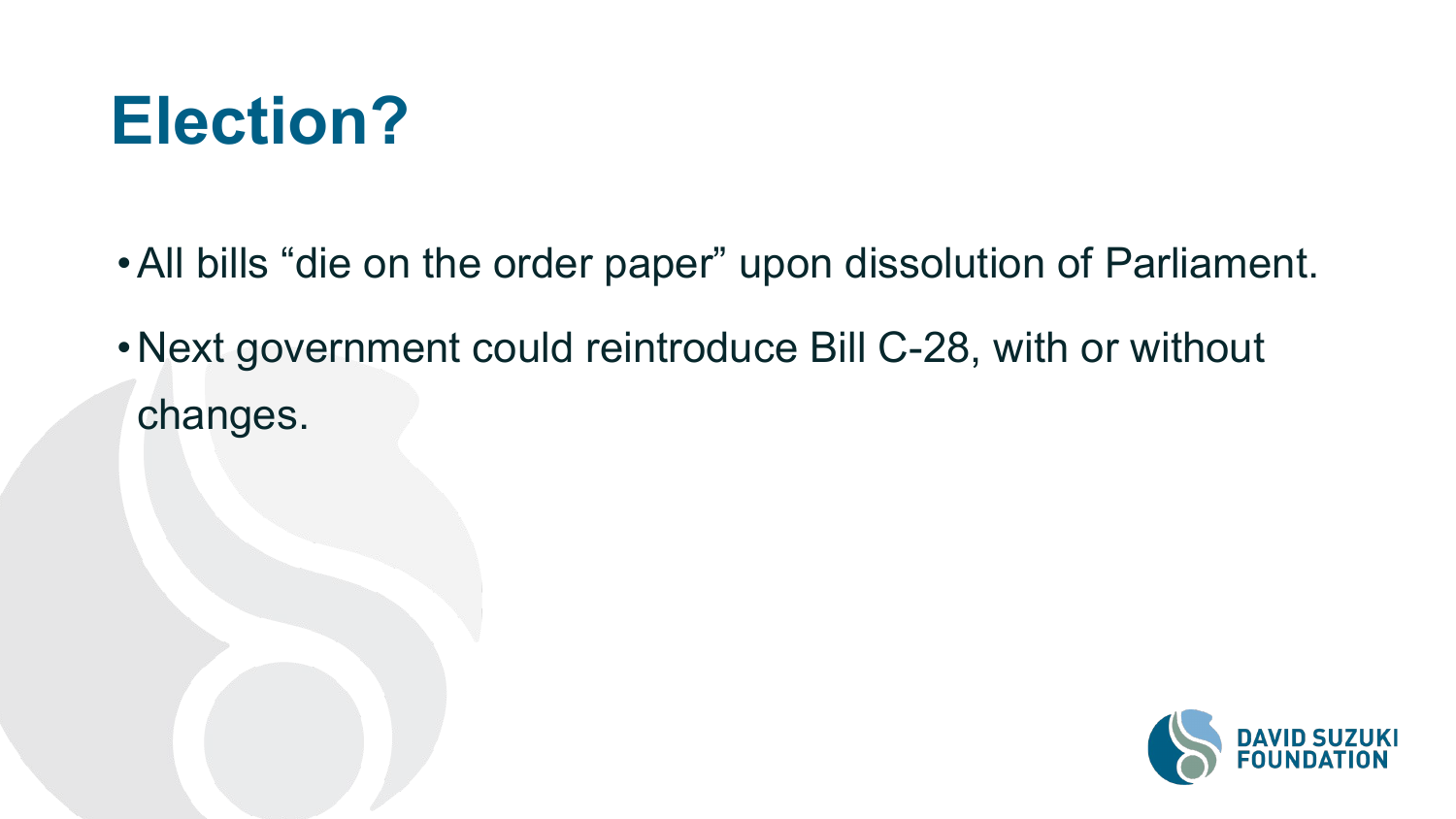# **Environmental rights in Bill C-28**

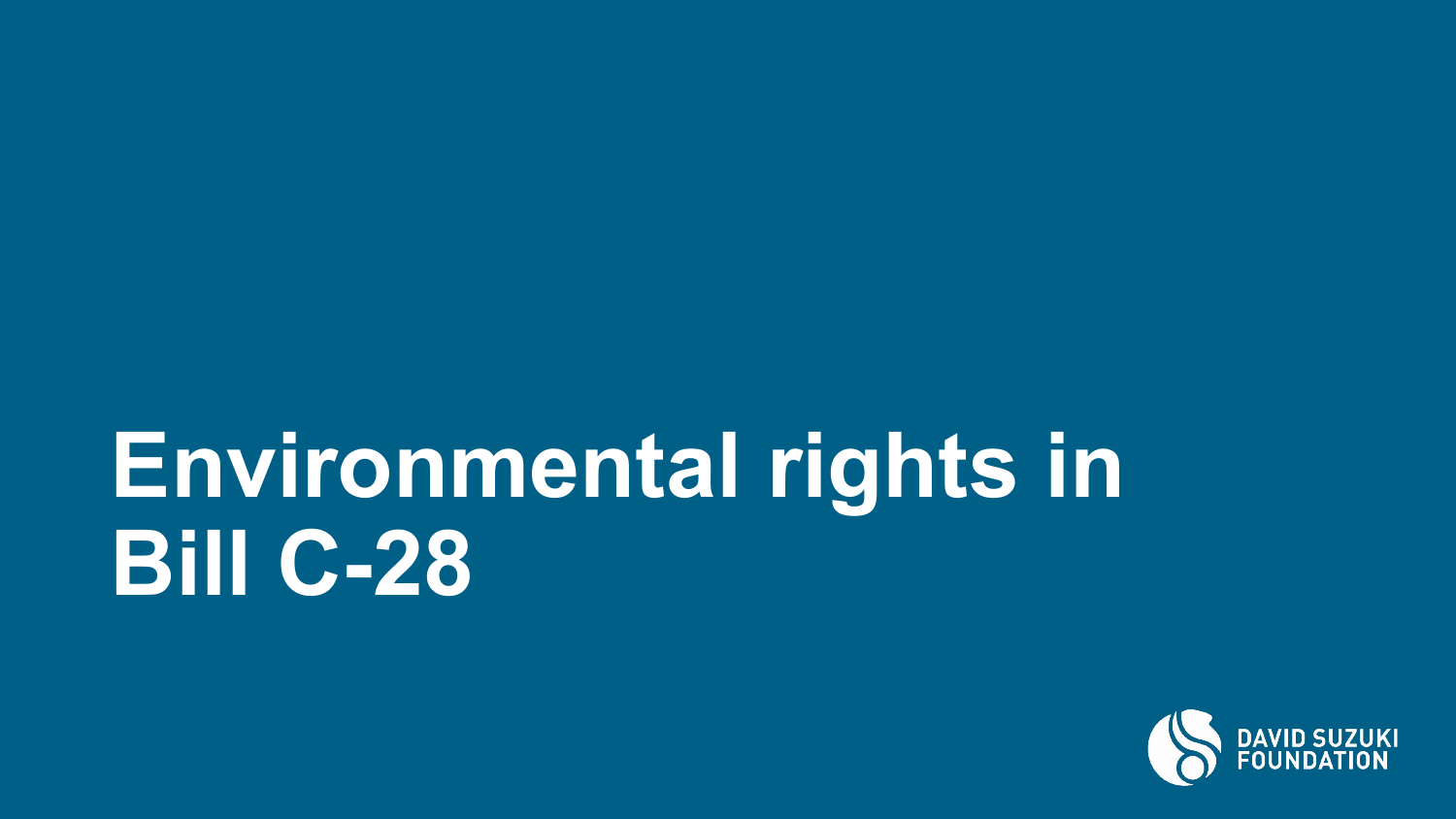#### **1. General statement in preamble**

• "Whereas the Government of Canada recognizes that every individual in Canada has a right to a healthy environment as provided under this Act."

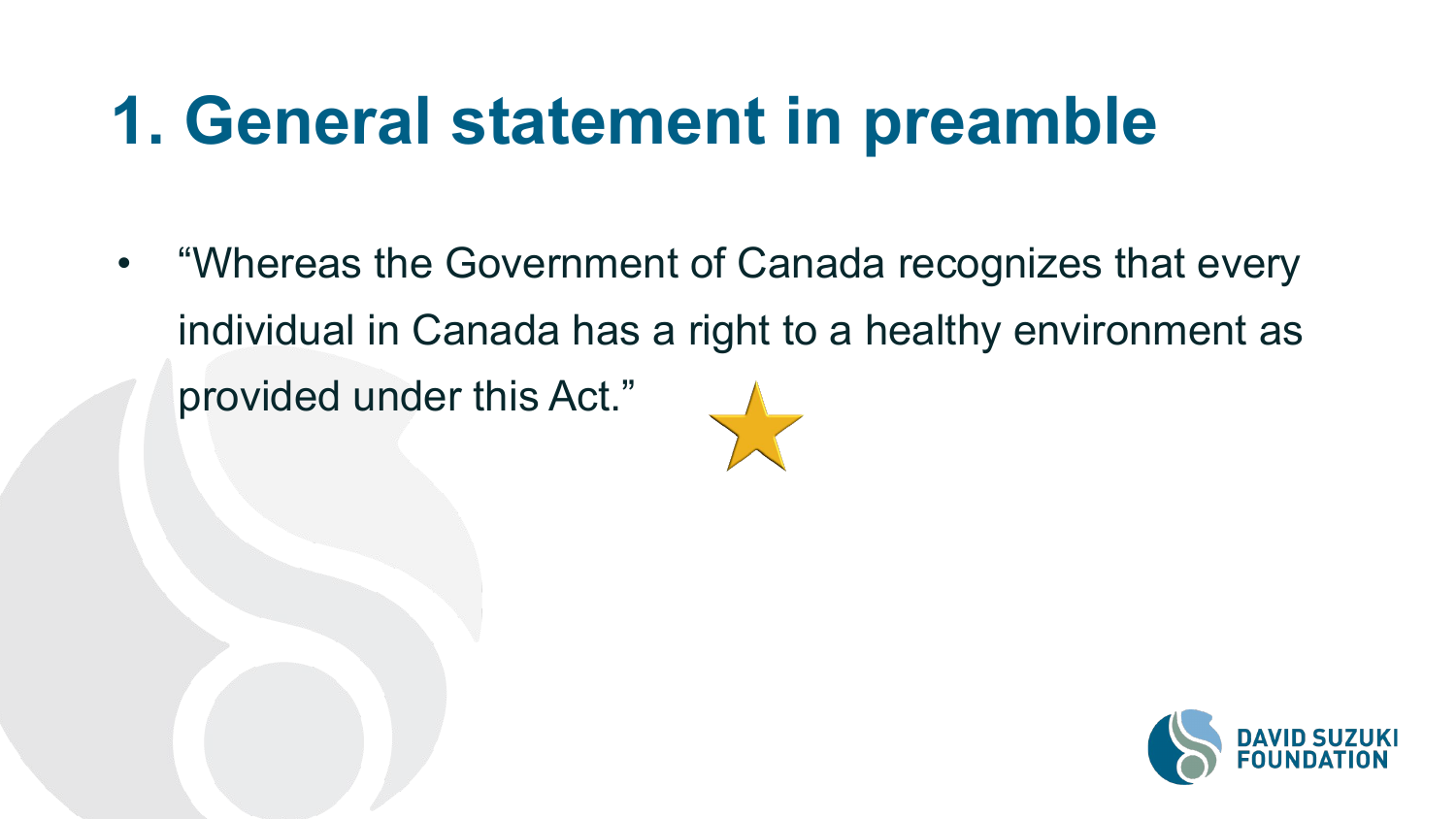#### **2. Section 2 duty**

•"… to protect the right of every individual in Canada to a healthy environment as provided under this act…"

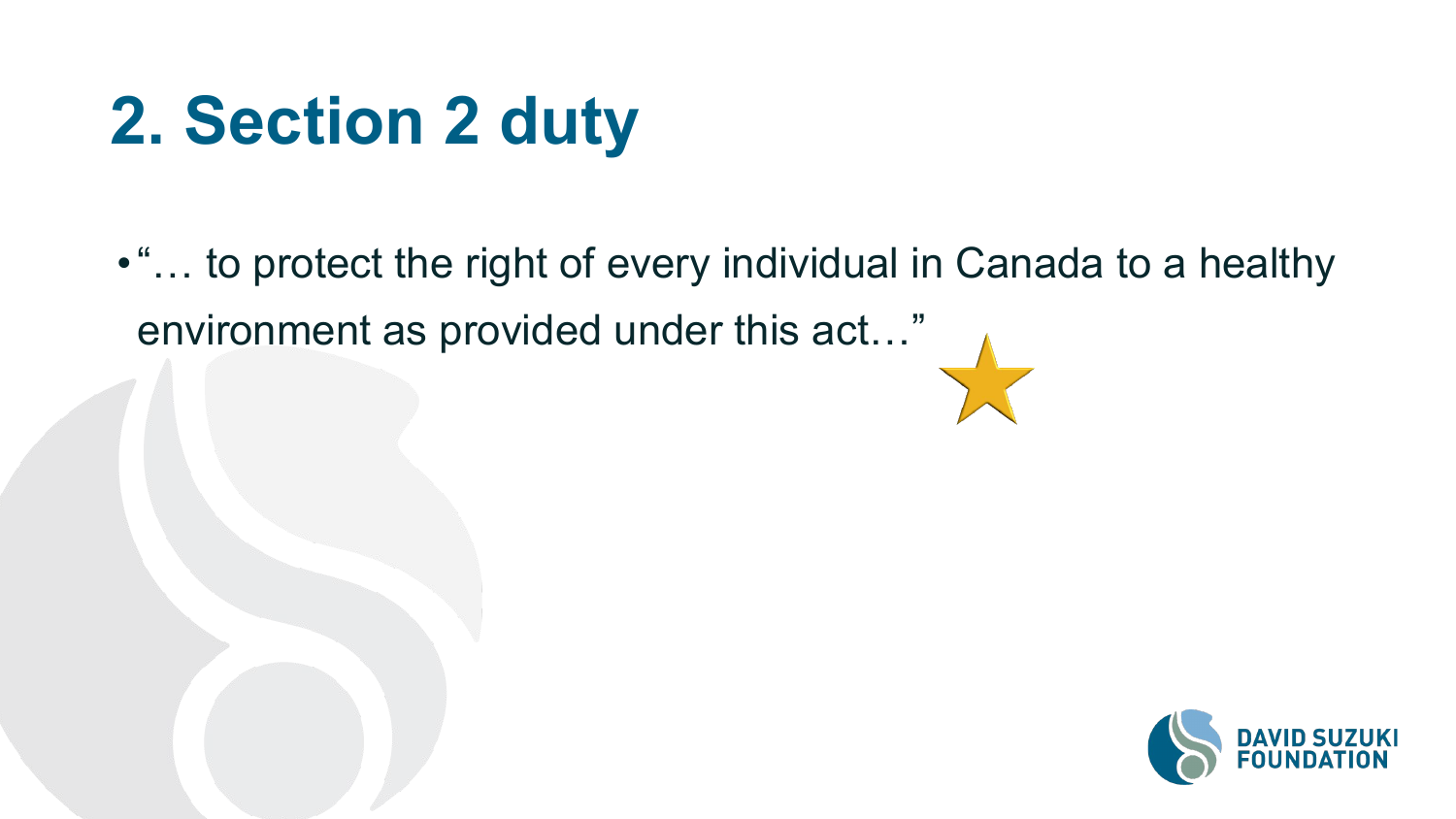## **2. Section 2 duty**

•"… to protect the right of every individual in Canada to a healthy environment as provided under this act, which right may be balanced with relevant factors, including social, economic and scientific factors."



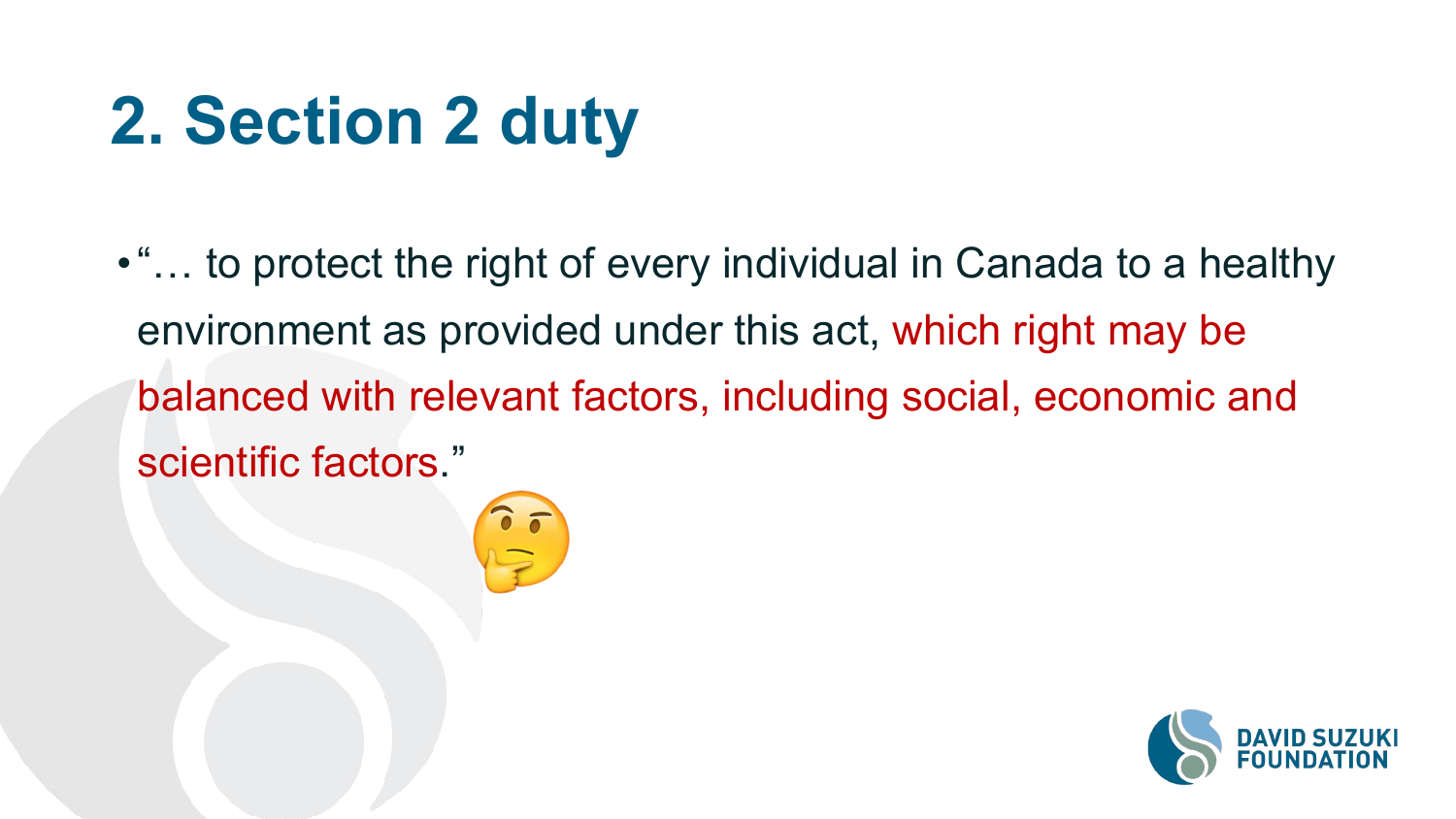#### **3. Implementation framework**

- •Consideration of principles of environmental justice and non-regression
- Research, studies, monitoring.
- •Balancing of other factors.
- •To be developed within two years, with consultation.



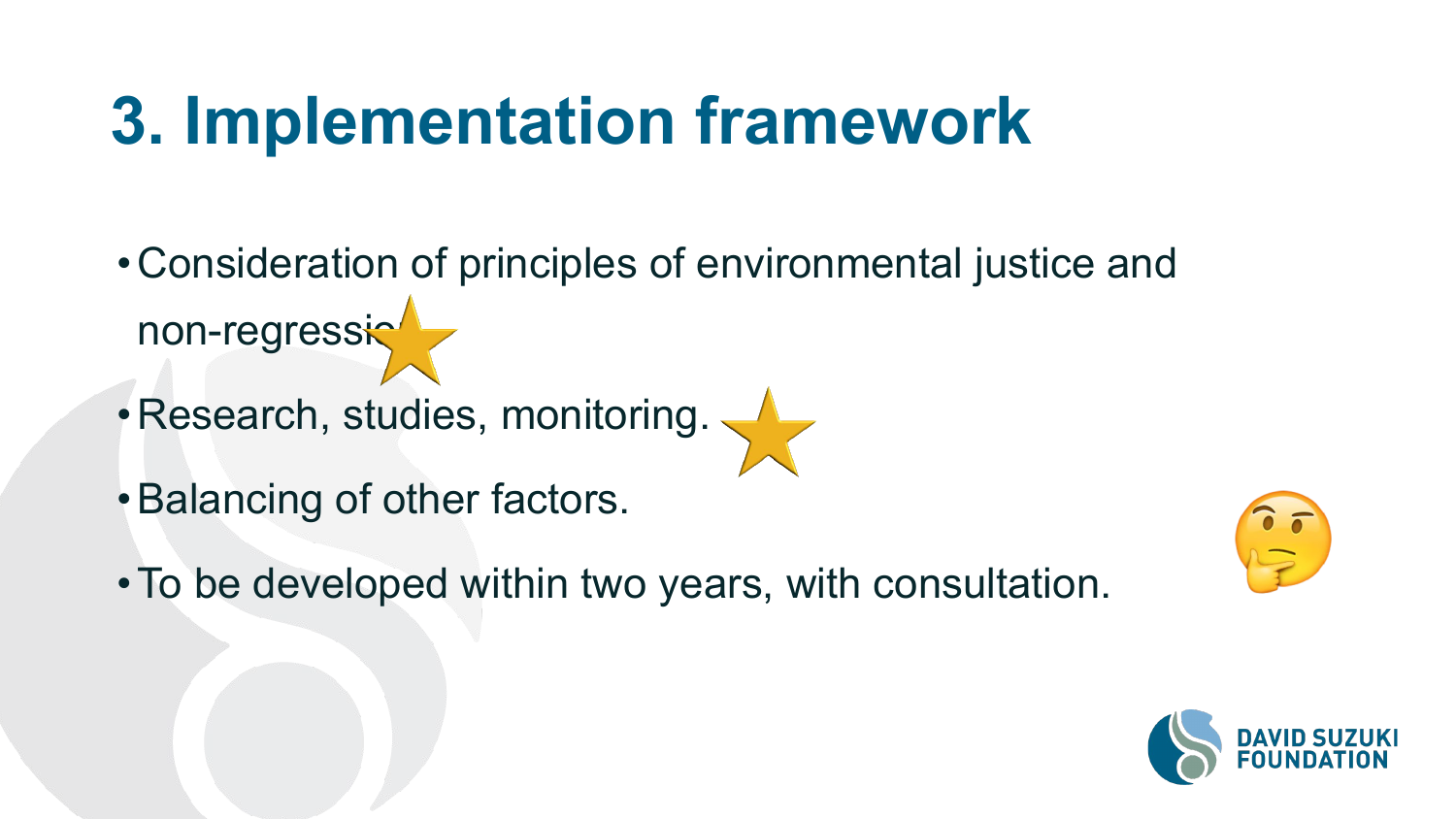## **4. Vulnerable populations**

- •Defined.
- •New requirement to identify and assess risks to vulnerable populations when making decisions about toxic chemicals.



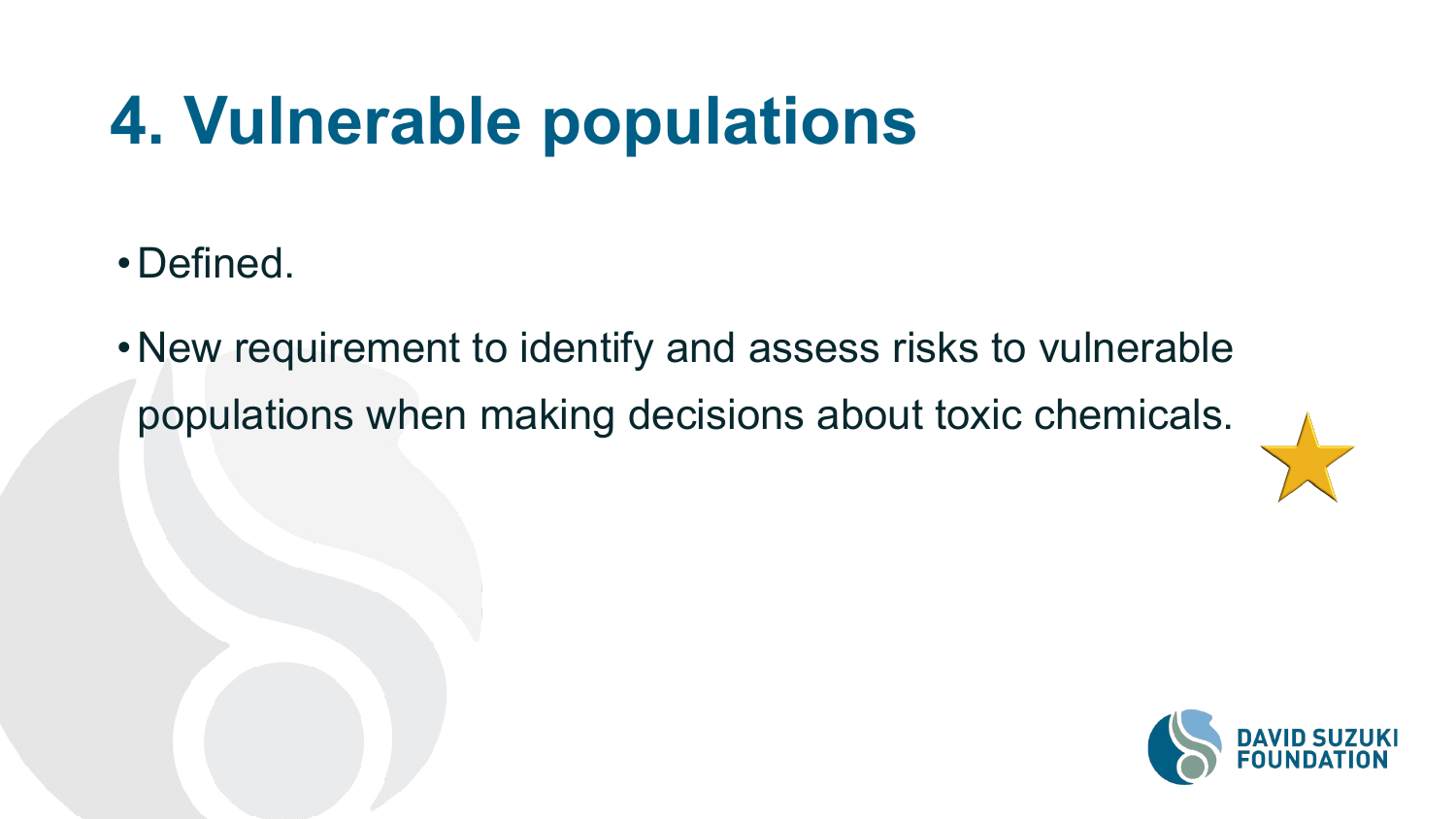#### **Recommended strengthening amendments**

- •Remove qualifying language, which foresees "balancing" the right with economic factors and could be used to undermine application of the right.
- •Strengthen integration of the principles of environmental justice and non-regression with a related provision in Section 2 of CEPA.
- •Explicitly require the minister to protect individuals' right to a healthy environment when making determinations about toxic substances.
- •Accelerate the timeline for developing an implementation framework and provide procedures for enforcement of the framework.

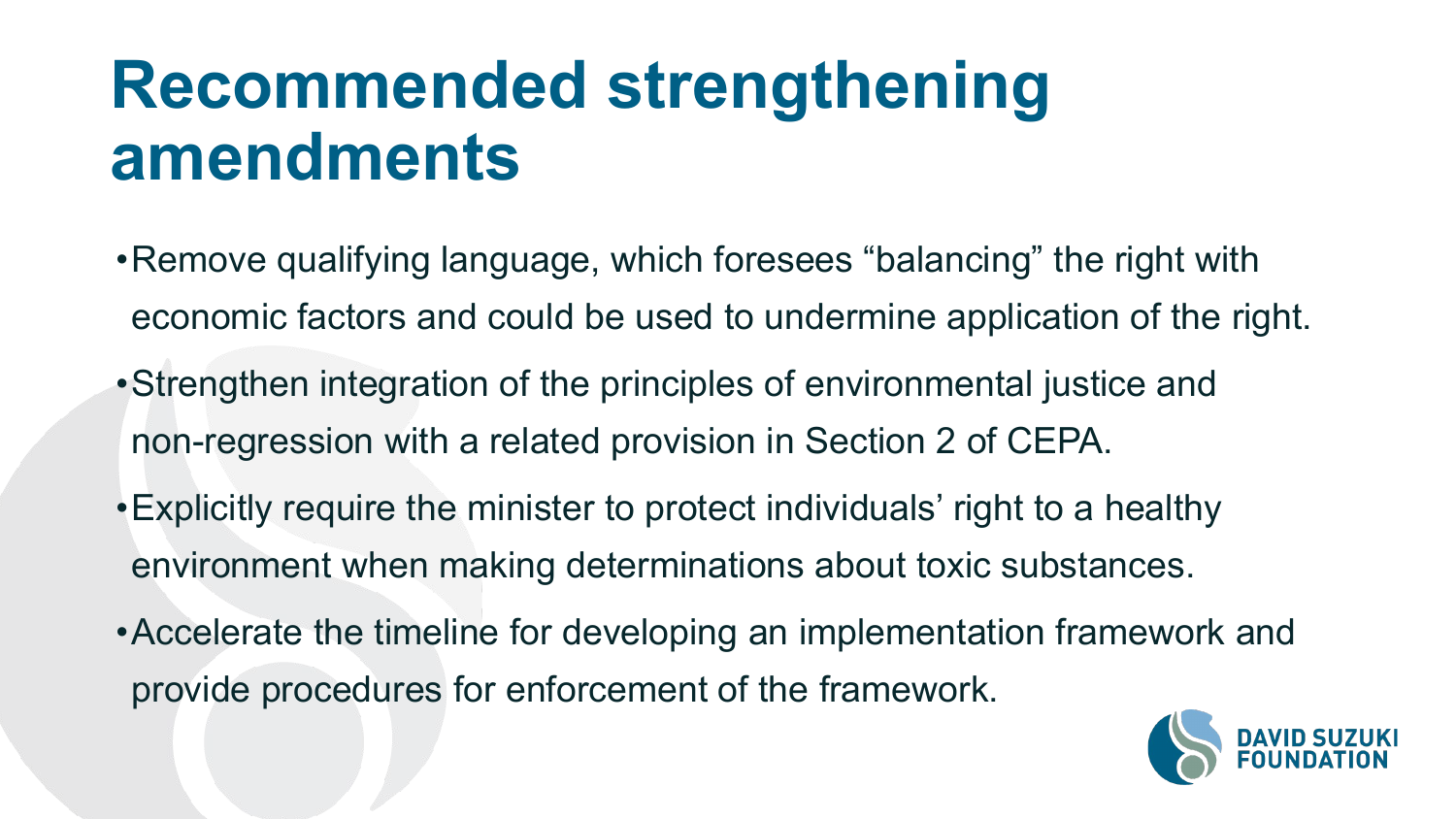#### **Our take: let's lock this in**

#### Ask MPs to prioritize first law recognizing environmental rights

#### <https://davidsuzuki.org/action/update-cepa/>

#### Parliament should strengthen and pass Bill C-28

Bill C-28 updates the Canadian Environmental Protection Act. If it is passed, CEPA would become the first federal law to recognize the human right to a healthy environment - a long-overdue paradigm shift that could help ensure all people in Canada benefit from environmental-protection measures.

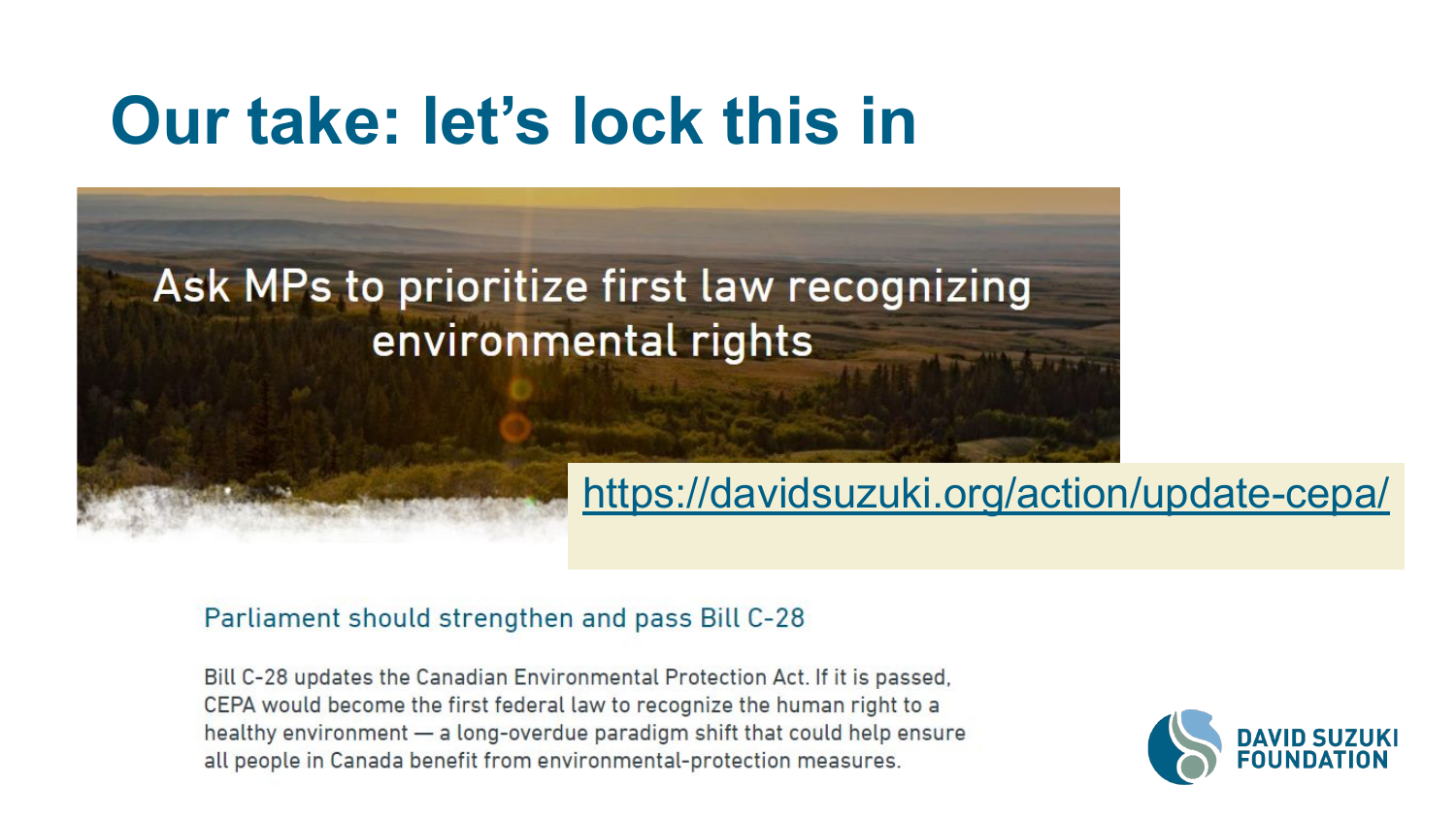

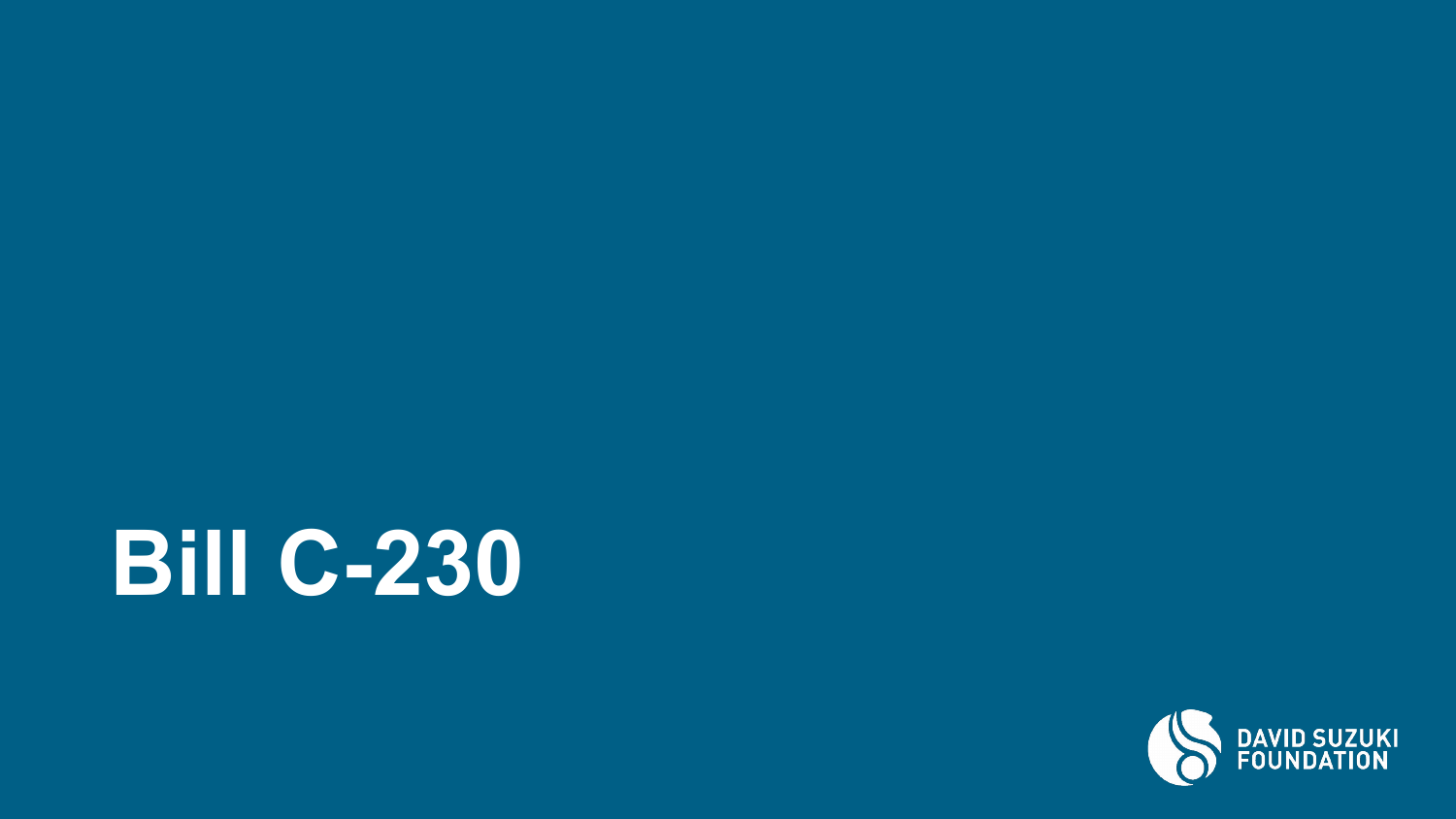## An Act respecting the development of a national strategy to assess, prevent and address environmental racism and to advance environmental justice